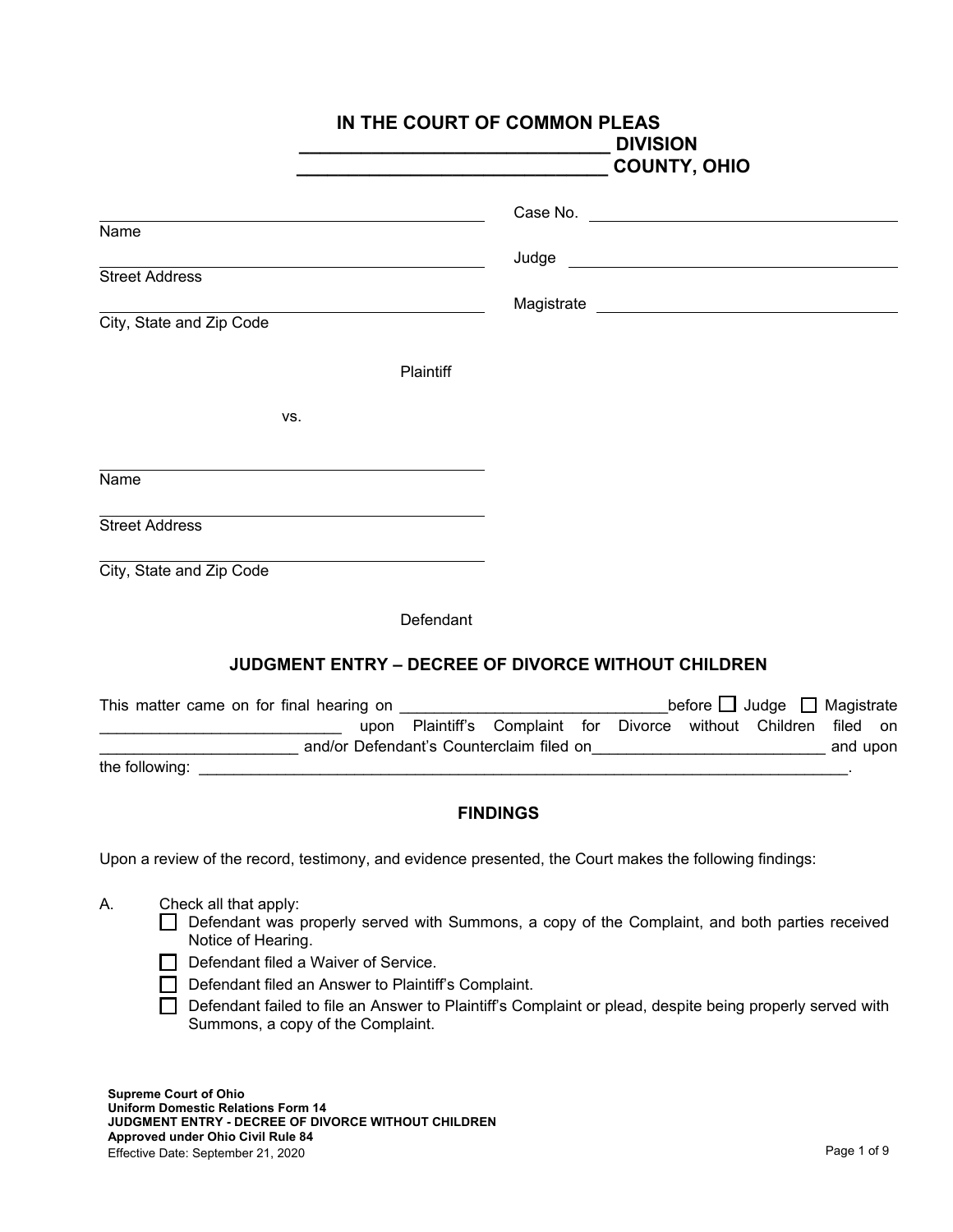| Defendant filed a Counterclaim.                                                                                                                                                                                                                                                                     |
|-----------------------------------------------------------------------------------------------------------------------------------------------------------------------------------------------------------------------------------------------------------------------------------------------------|
| Plaintiff filed a Reply to Defendant's Counterclaim.                                                                                                                                                                                                                                                |
| Plaintiff failed to file a Reply to Defendant's Counterclaim.                                                                                                                                                                                                                                       |
|                                                                                                                                                                                                                                                                                                     |
| Plaintiff was present at the Hearing.                                                                                                                                                                                                                                                               |
| appeared as counsel for Plaintiff.                                                                                                                                                                                                                                                                  |
| Plaintiff failed to appear.                                                                                                                                                                                                                                                                         |
| Defendant was present at the Hearing.                                                                                                                                                                                                                                                               |
|                                                                                                                                                                                                                                                                                                     |
|                                                                                                                                                                                                                                                                                                     |
| Defendant failed to appear.                                                                                                                                                                                                                                                                         |
| Plaintiff was a resident of the State of Ohio for at least six (6) months immediately before the Complaint<br>and/or Counterclaim was/were filed.                                                                                                                                                   |
| At the time the Complaint and/or Counterclaim was/were filed:                                                                                                                                                                                                                                       |
| Plaintiff was a resident of this county for at least ninety (90) days immediately before the filing.<br>H                                                                                                                                                                                           |
| Defendant was a resident of this county.                                                                                                                                                                                                                                                            |
|                                                                                                                                                                                                                                                                                                     |
| Venue is proper based upon: <b>All any of the contract of the contract of the contract of the contract of the contract of the contract of the contract of the contract of the contract of the contract of the contract of the co</b>                                                                |
| This Court has jurisdiction and venue is proper to determine all of the issues raised by the pleadings and<br>motions.                                                                                                                                                                              |
| (date of marriage)                                                                                                                                                                                                                                                                                  |
| (city or county, and state).<br><u> 1980 - Jan Samuel Barbara, margaret e populari e populari e populari e populari e populari e populari e popu</u><br>ın                                                                                                                                          |
|                                                                                                                                                                                                                                                                                                     |
|                                                                                                                                                                                                                                                                                                     |
| The termination of marriage is $\Box$ the date of Final Hearing or $\Box$ the date specified:                                                                                                                                                                                                       |
|                                                                                                                                                                                                                                                                                                     |
|                                                                                                                                                                                                                                                                                                     |
| Children:                                                                                                                                                                                                                                                                                           |
|                                                                                                                                                                                                                                                                                                     |
| $\Box$ Neither party is pregnant OR $\Box$ a party is pregnant.                                                                                                                                                                                                                                     |
| Any child(ren) born from or adopted during this marriage or relationship, is/are now adults and none are<br>mentally or physically disabled and incapable of supporting or maintaining themselves.                                                                                                  |
|                                                                                                                                                                                                                                                                                                     |
| <b>Military Service:</b>                                                                                                                                                                                                                                                                            |
| Neither Plaintiff nor Defendant is an active-duty servicemember of the United States military.<br>Plaintiff and/or Defendant is an active-duty servicemember of the United States military; however,<br>active-duty service did not impact the member's ability to prosecute or defend this action. |
| The divorce should be granted on the following ground(s):                                                                                                                                                                                                                                           |
|                                                                                                                                                                                                                                                                                                     |
| Plaintiff and Defendant are incompatible.<br>Plaintiff and Defendant have lived separate and apart without cohabitation and without interruption for<br>one (1) year.                                                                                                                               |
| Plaintiff or <i>Defendant had a Husband or Wife living at the time of the marriage.</i>                                                                                                                                                                                                             |
| Plaintiff or $\Box$ Defendant has been willfully absent for one (1) year.                                                                                                                                                                                                                           |
| <b>Supreme Court of Ohio</b>                                                                                                                                                                                                                                                                        |
| <b>Uniform Domestic Relations Form 14</b>                                                                                                                                                                                                                                                           |
| <b>JUDGMENT ENTRY - DECREE OF DIVORCE WITHOUT CHILDREN</b><br>Approved under Ohio Civil Rule 84<br>Page 2 of 9<br>Effective Date: September 21, 2020                                                                                                                                                |
|                                                                                                                                                                                                                                                                                                     |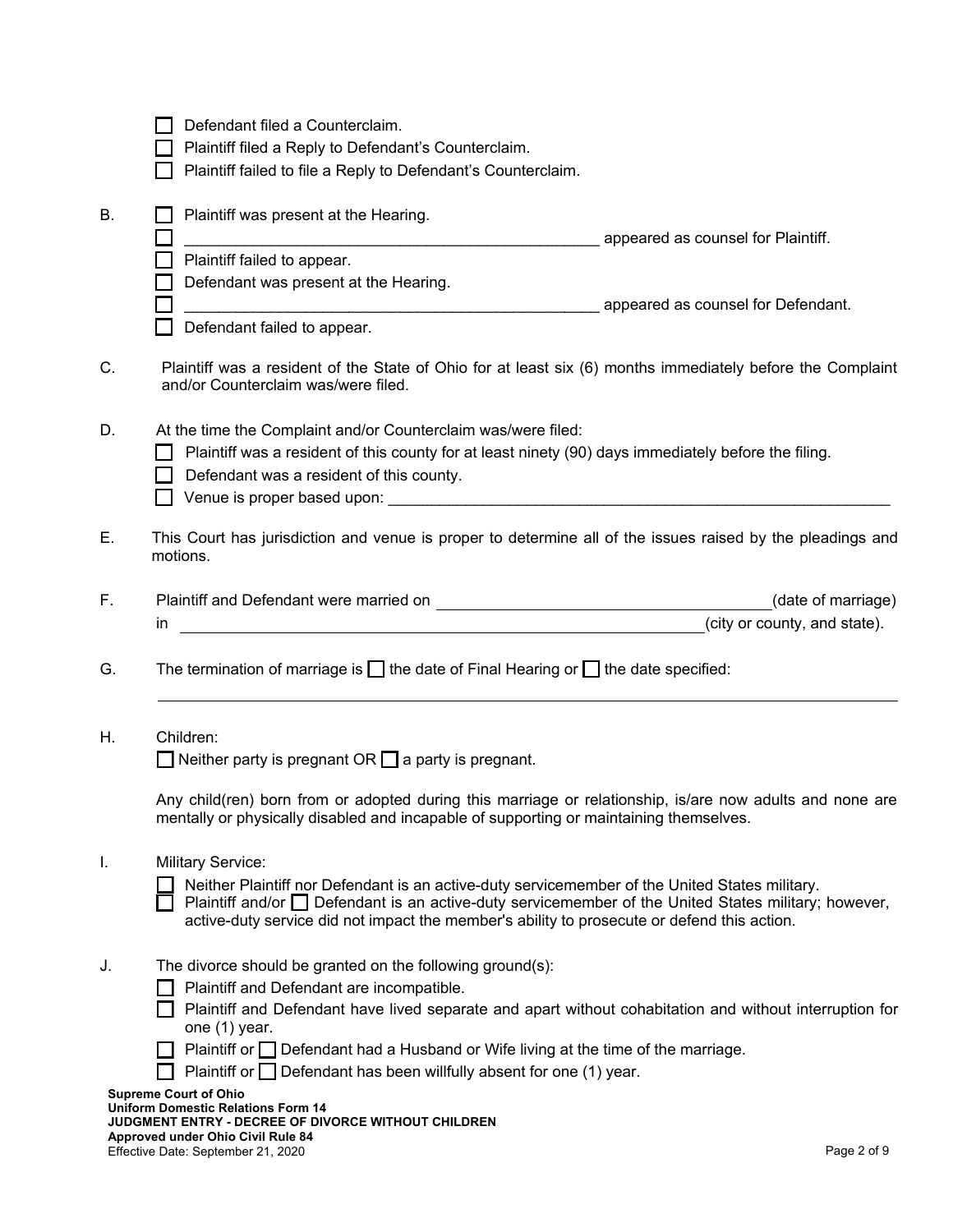|  | $\Box$ Plaintiff or $\Box$ Defendant is guilty of adultery. |  |  |
|--|-------------------------------------------------------------|--|--|
|  |                                                             |  |  |

 $\Box$  Plaintiff or  $\Box$  Defendant is guilty of extreme cruelty.

- $\Box$  Plaintiff or  $\Box$  Defendant is guilty of fraudulent contract.
- **Plaintiff or**  $\Box$  **Defendant is guilty of gross neglect of duty.**
- $\Box$  Plaintiff or  $\Box$  Defendant is guilty of habitual drunkenness.

 $\Box$  Plaintiff or  $\Box$  Defendant was imprisoned in a state or federal correctional institution at the time the Complaint was filed.

**Plaintiff or Defendant procured a divorce outside this state by virtue of which Plaintiff or** Defendant has been released from the obligations of the marriage, while those obligations remain binding on  $\Box$  Plaintiff or  $\Box$  Defendant.

K. **I** Plaintiff and/or Defendant through testimony or affidavit made full and complete disclosure of all marital property, separate property, and any other assets, debts, income, and expenses.

L. The Court finds that:

 the parties presented the Court with a written Separation Agreement or read a settlement of all issues into the record. The written Separation Agreement is attached hereto as Exhibit A. The Court finds the agreement to be a fair and equitable division of property and debts and an appropriate resolution of all issues, knowingly and voluntarily entered into by the parties.

 $\Box$  a Magistrate's Decision was filed on:

 $\Box$  no objections having been filed, the Court accepts the Magistrate's findings of fact and adopts the recommendations, making them the order of the Court.

the Court ruled upon all objections to the Magistrate's Decision by a separate Judgment Entry.

T the parties did not present the Court with a written Separation Agreement or read a settlement of all issues into the record. Based upon the evidence presented by the parties who appeared, the Court makes the findings set forth herein upon which it makes a fair and equitable division of property and debts and an appropriate resolution of all issues of the parties.

The parties have the following separate assets:

| Party | <b>Asset</b> | Value |
|-------|--------------|-------|
|       |              |       |
|       |              |       |
|       |              |       |
|       |              |       |
|       |              |       |

The parties have the following separate debts:

| Party | <b>Debt</b> | <b>Balance</b> |
|-------|-------------|----------------|
|       |             |                |
|       |             |                |
|       |             |                |
|       |             |                |
|       |             |                |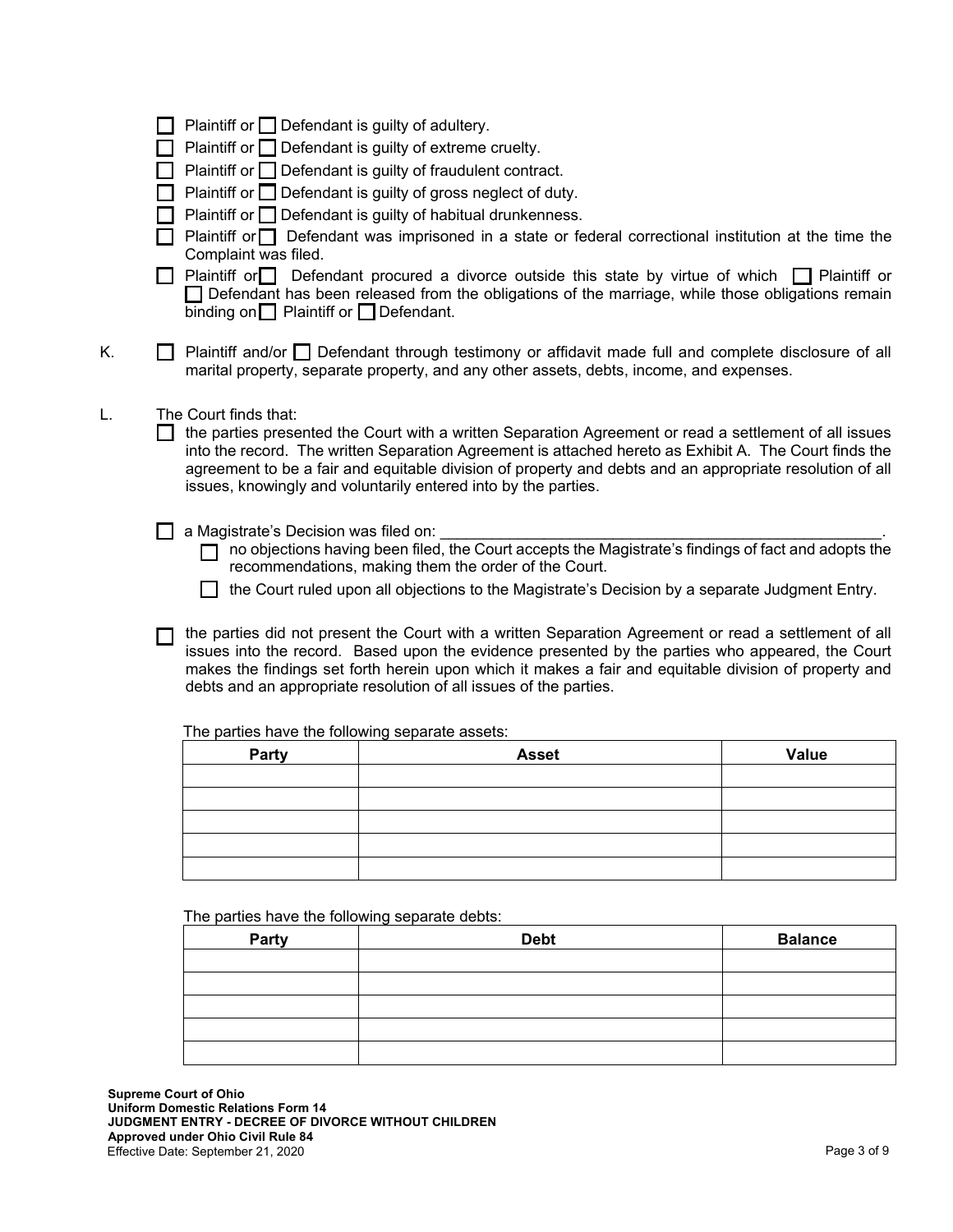The parties have the following marital assets:

| <b>Asset</b> | Value |
|--------------|-------|
|              |       |
|              |       |
|              |       |
|              |       |
|              |       |
|              |       |
|              |       |
|              |       |

The parties have the following marital debts:

| <b>Debt</b> | <b>Balance</b> |
|-------------|----------------|
|             |                |
|             |                |
|             |                |
|             |                |
|             |                |
|             |                |
|             |                |
|             |                |

The Court makes the following findings regarding the spousal support factors set forth in R.C. 3105.18:

| М. | The Court finds that Plaintiff incurred attorney fees and litigation expenses in the amount of $\$$ |  |         |
|----|-----------------------------------------------------------------------------------------------------|--|---------|
|    | and Defendant incurred attorney fees and litigation expenses in the amount of $$$                   |  | . It is |
|    | equitable that: (select one)                                                                        |  |         |

Each party pay his or her attorney fees and litigation expenses, if any.

Plaintiff pay all or part of Defendant's attorney fees and litigation expenses as follows: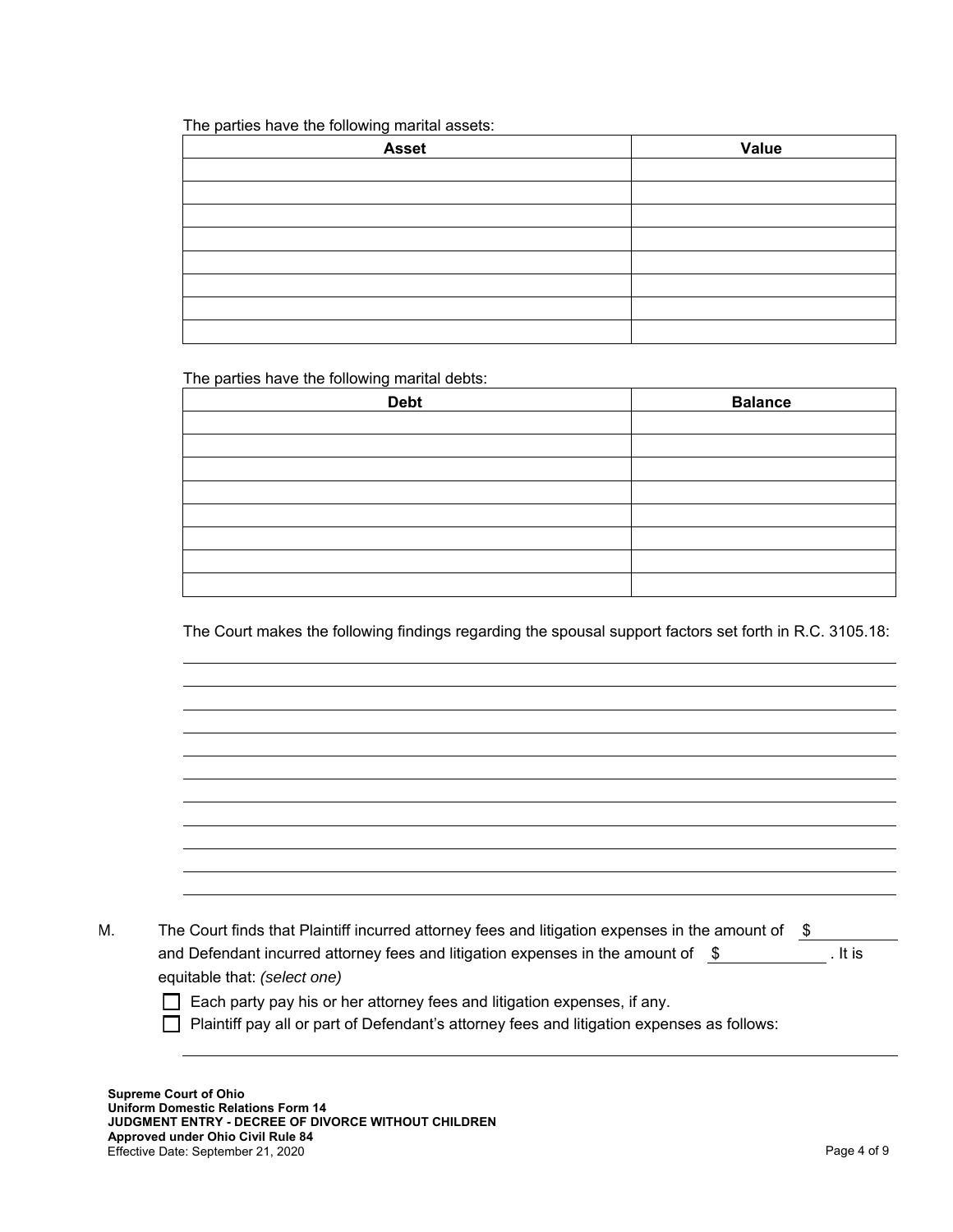|  |  |  | Defendant pay all or part of Plaintiff's attorney fees and litigation expenses as follows: |
|--|--|--|--------------------------------------------------------------------------------------------|
|  |  |  |                                                                                            |

N. The Court further finds that:

# **JUDGMENT**

Based upon the findings set forth above, it is, therefore, **ORDERED, ADJUDGED and DECREED** that:

### **FIRST: DIVORCE GRANTED**

□ Plaintiff □ Defendant is/are granted a divorce on the grounds set forth above. Both parties are released from the obligations of their marriage except for those obligations listed below or as set forth in the attached  $\Box$  Separation Agreement  $\Box$  Magistrate's Decision which is incorporated in this Judgment Entry as if fully rewritten  $\overline{a}$ nd/or $\overline{\bigcap}$  as is set forth herein.

### **SECOND: PROPERTY**

The parties' property shall be divided as follows:

- A. Plaintiff is awarded the following separate property:
- B. Defendant is awarded the following separate property:
- C. Each party is awarded all of the household goods, furniture, furnishings, and other personal property currently in their respective possession, free and clear of any claim of the other party, except as specifically set forth in Sections D, E, and F below.
- D. Plaintiff is awarded the following real estate and items of personal property, free and clear from all claims of Defendant: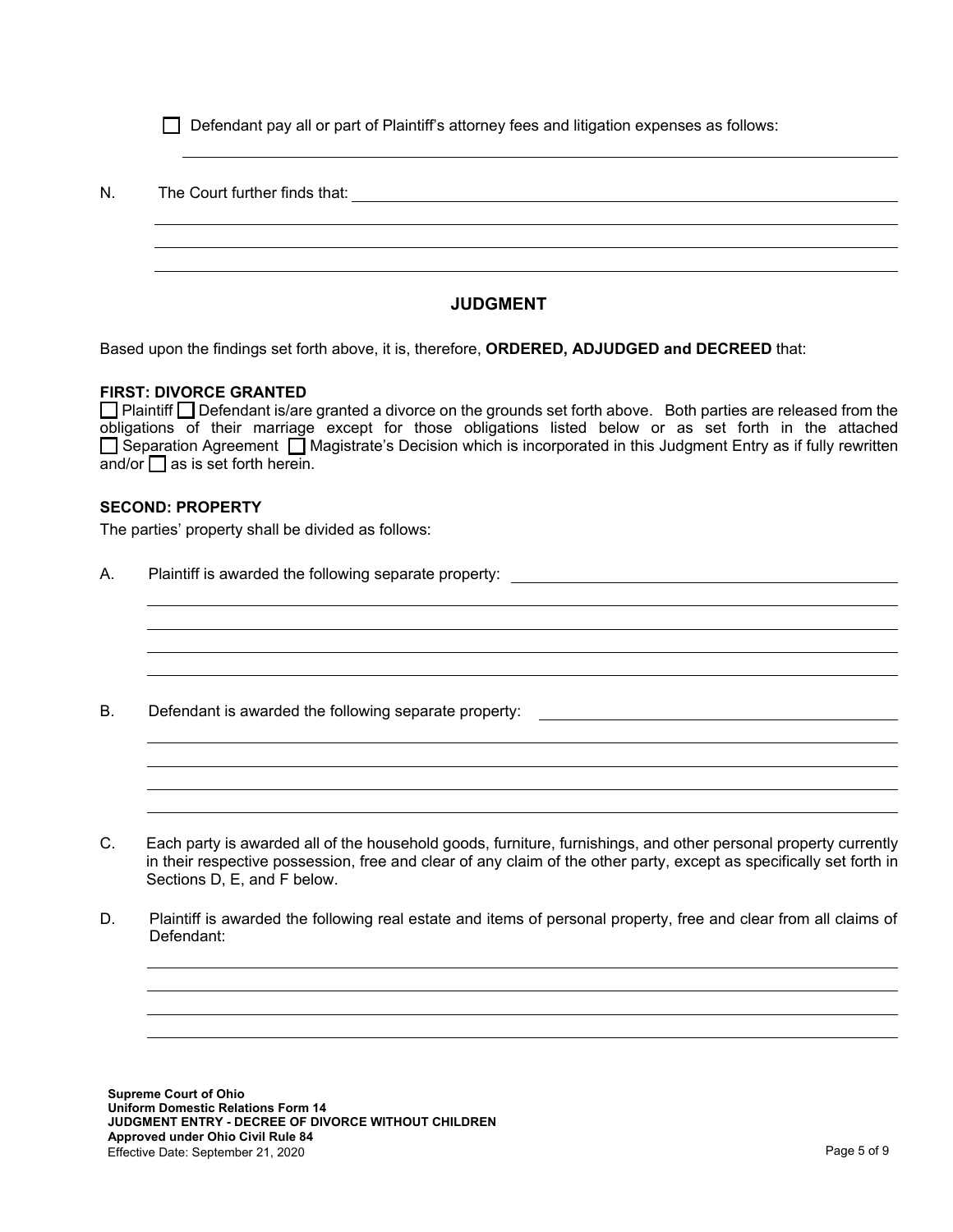E. Defendant is awarded the following real estate and items of personal property, free and clear from all claims of Plaintiff:

F. Other orders regarding property:

G. The parties shall take all necessary steps to transfer legal title and possession of property and take appropriate actions to implement and effectuate the division of retirement accounts within thirty (30) days of this Judgment Entry. The Court reserves jurisdiction over the completion, filing, qualification and/or approval of any document necessary to transfer assets.

H. Other orders regarding transfers:

### **THIRD: DEBT**

The parties' debts shall be divided as follows:

A. Plaintiff shall pay the following debts and hold Defendant harmless from all claims:

B. Defendant shall pay the following debts and hold Plaintiff harmless from all claims: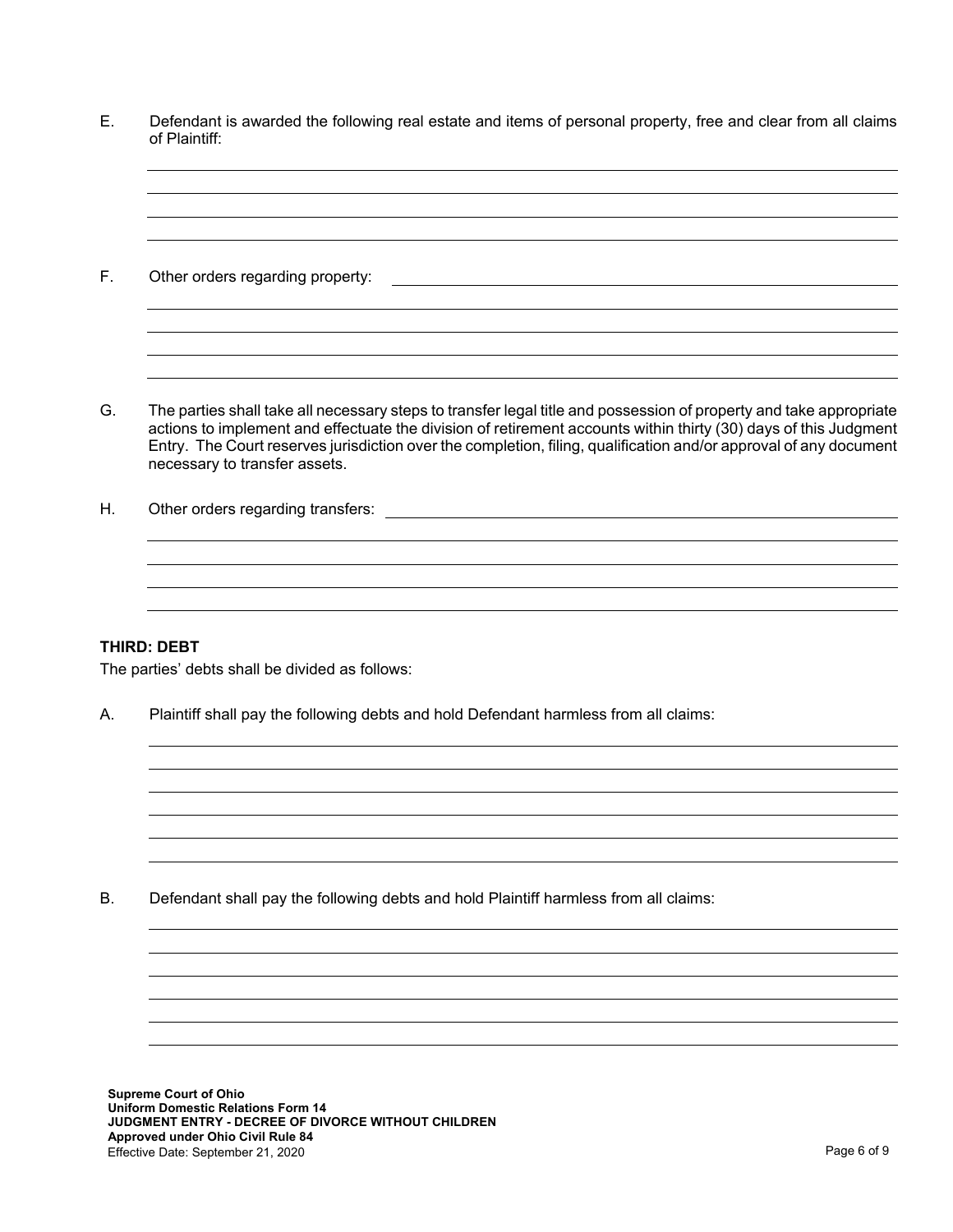C. Bankruptcy

 The Court has continuing jurisdiction to determine whether a debt assigned to a party qualifies as an exception to discharge in bankruptcy according to federal law.

D. Neither party shall incur liabilities against the other party in the future.

### **FOURTH: SPOUSAL SUPPORT**

A. Spousal Support Not Awarded

Neither Plaintiff nor Defendant shall pay spousal support to the other, subject to any jurisdiction reserved in Section E below.

B. Spousal Support Awarded  $\Box$ Plaintiff  $\Box$  Defendant shall pay spousal support to  $\Box$  Plaintiff  $\Box$  Defendant in the amount of  $\text{\$}$  er month commencing on example the set of the set of the set of the set of the set of the set of the set of the set of the set of the set of the set of the set of the set of the set of the set of the set of the set support shall continue  $\square$  for a period of \_\_\_\_\_\_\_\_\_\_\_\_\_\_\_\_\_\_\_\_\_\_\_\_\_\_\_ months OR  $\square$  until further order of this Court. C. Method of Payment of Spousal Support  $\Box$  Spousal support payments shall be made directly to  $\Box$  Plaintiff  $\Box$  Defendant. Spousal support payments, plus two percent (2%) processing charge, shall be made to the Ohio Child Support Payment Central, P. O. Box 182372, Columbus, Ohio 43218-2372, as administered through the **Example 2** County Child Support Enforcement Agency by: □ income withholding or  $\Box$  other D. Termination of Spousal Support Spousal support shall terminate earlier than the above stated date upon Plaintiff's or Defendant's death or in the event of the following:  $\Box$  The cohabitation of the person receiving support in a relationship comparable to marriage.  $\Box$  The remarriage of the person receiving support. Other: (*specify*)

# E. Reservation of Jurisdiction

Under all circumstances, the Court shall retain jurisdiction over the issue of spousal support to hear and determine a Motion for Relief from Judgment pursuant to Civ.R. 60(B).

On other matters involving spousal support: (*check all that apply*)

- $\Box$  The Court shall retain jurisdiction to modify the amount of the spousal support order.
- $\Box$  The Court shall NOT retain jurisdiction to modify the amount of the spousal support order.
- $\Box$  The Court shall retain jurisdiction to modify the duration of the spousal support order.
- The Court shall NOT retain jurisdiction to modify the duration of the spousal support order**.**
- $\Box$  The Court shall retain jurisdiction to establish or modify the amount and/or duration of spousal support in the event either party files bankruptcy.
- F. Other orders regarding spousal support: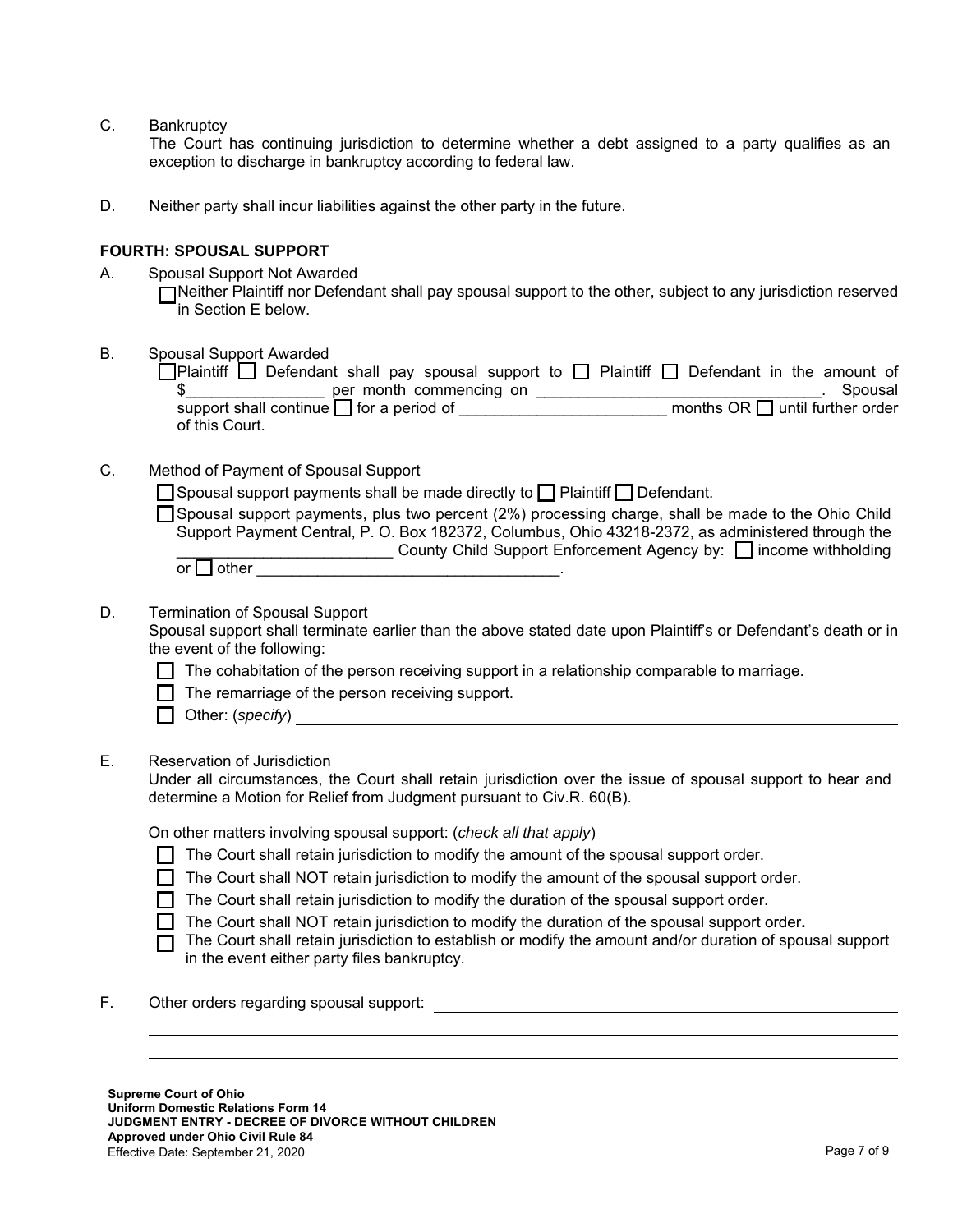### G. Arrearage or Overpayment

- Any temporary spousal support arrearage or overpayment shall survive this Judgment Entry.
- Any temporary spousal support arrearage or overpayment shall not survive this Judgment Entry.
- Other:\_\_\_\_\_\_\_\_\_\_\_\_\_\_\_\_\_\_\_\_\_\_\_\_\_\_\_\_\_\_\_\_\_\_\_\_\_\_\_\_\_\_\_\_\_\_\_\_\_\_\_\_\_\_\_\_\_\_\_\_\_\_\_\_\_\_\_\_\_\_\_\_\_\_\_\_\_

## **FIFTH: NAME**

is restored to the

former name of

## **SIXTH: OTHER ORDERS**

### **SEVENTH: TEMPORARY ORDERS**

All temporary orders in this case are terminated.

#### **EIGHTH: PAYMENT OF ATTORNEY FEES AND LITIGATION EXPENSES (***select one***)**

 $\Box$  Each party shall pay his/her own attorney fees and litigation expenses, if any.

| $\Box$ Plaintiff shall pay | of attorney fees and litigation expenses incurred by Defendant. The same |  |
|----------------------------|--------------------------------------------------------------------------|--|
| shall be paid as follows:  |                                                                          |  |

Defendant shall pay **Defendant shall pay** of attorney fees and litigation expenses incurred by Plaintiff. The same shall be paid as follows:

<u> 1989 - Johann Stoff, fransk politik (d. 1989)</u>

### **NINTH: COURT COSTS**

Court costs are:

 $\Box$  Taxed to the deposit. Court costs due above the deposit shall be paid as follows:

Other: (*specify*)